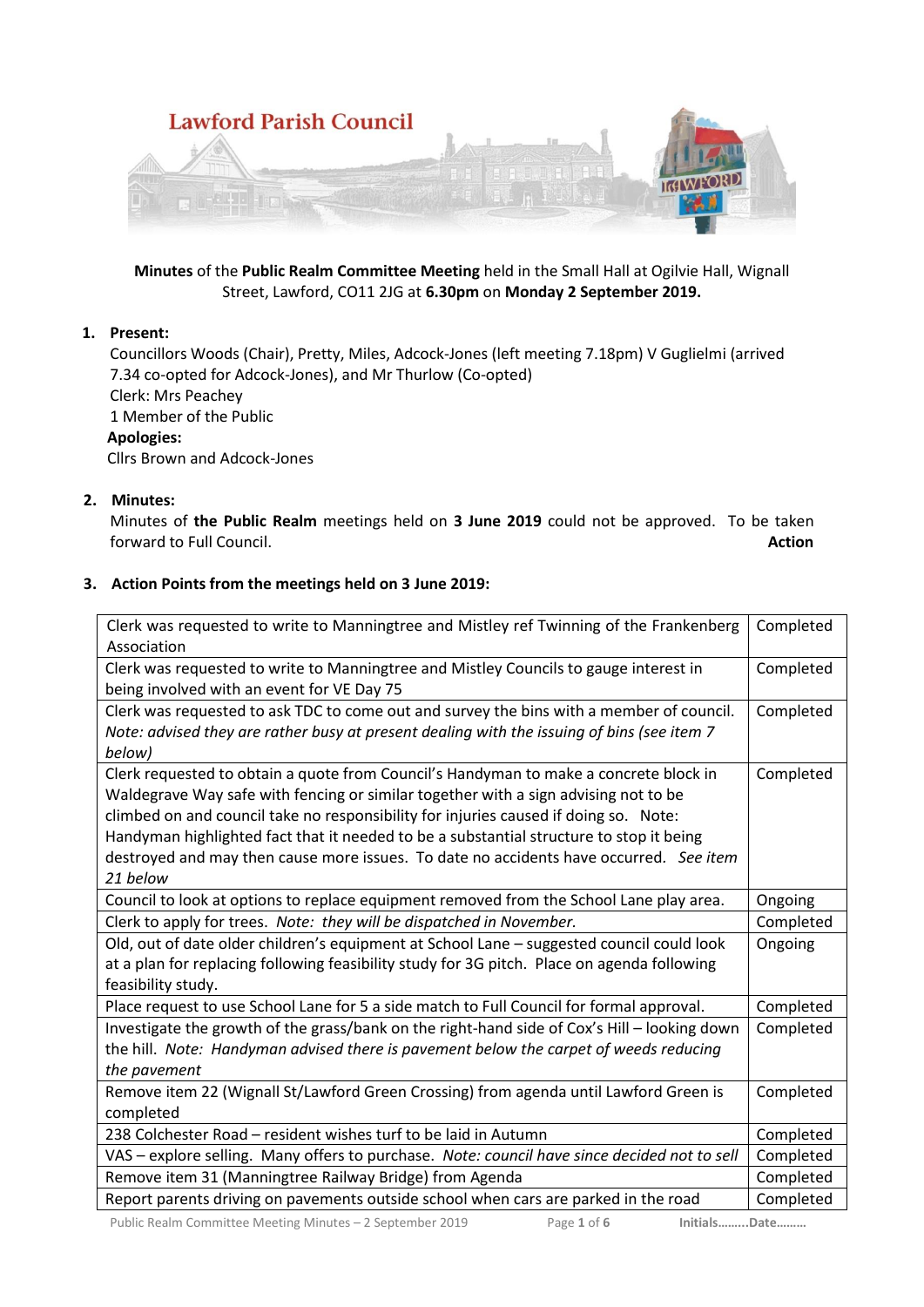## **4. Declarations of interest:**

- a) Cllr Pretty Item 8, Frankenberg Partnership Association, Cllr Pretty is Treasurer
- b) Mr Thurlow Item 6, Mr Thurlow lives in Hungerdown Way and 27b), Mr Thurlow's wife raised concern.
- c) Cllr Woods Item 8, Frankenberg Partnership Association, Cllr Woods is a member

## **5. Memorial:**

To consider an appropriate memorial to Mr Brian Rolfe M.B.E. Suggestion: a memorial seat at School Lane, followed by a reception in the Football Club that Mr Rolfe was instrumental in getting built. *Committee suggested a Resin style seat to deter damage by vandals and asked the Clerk to obtain a quote and suggested a plaque and that the Football Club be contacted to contribute suggestions as to the wording which council felt should began 'In memory of Brian Rolfe M.B.E and long-time Parish Councillor ……….. The Clerk was requested to contact the Football Club as it was felt courteous to discuss the proposal with them***. Proposed: Cllr Pretty Seconded: Cllr Adcock-Jones Agreed Action**

## 6. **Corbeau Seats Rally Tendring & Clacton 25 and 26 April 2020**

Chelmsford Motor Club has applied to Motorsport UK for an Event Organising Permit to organise and promote a Stage Rally on roads closed for the purpose under the powers provided for in the Road Traffic Act 1988 Section 12(1A) as amended by Section 73 of the Deregulation Act 2015. Chelmsford Motor Club ask that council's response to this consultation is received by 11th October 2019. *Concerns have been raised as to the route taken in 2019 and that it is not used for the 2020 Rally. Rally cars used Hungerdown Lane to get from one Stage to the next. Residents were not informed, and it has been highlighted that this route is totally unsuitable as it is a single-track country lane with both children and elderly residents and people use to walk dogs and ride horses. To be raised at Full Council where an organiser for the 2020 Rally will be present.* **<b>Action Action Action Action** 

## **7. Love Your Library event – 28 September 2019:**

Request for a donation and volunteers to assist (LPC Grant allocation addressed July 2019) *Suggested this be taken to Full Council given Grant Allocation has been addressed for the year. A donation of £100.00 was suggested.* **Action** *Action* **Action Action** *Action* 

## **8. Frankenberg Partnership Association:**

50th anniversary and a prospective visit to the area in May 2021*. It was requested that this remain on the Agenda to remind council. It was agreed LPC would support an event, but the Association will take the lead***. Action** 

## **9. VE Day 75:**

75th Anniversary of VE day 8th-10th May 2020. *Unable to get the three parishes together for an initial meeting to discuss. Committee believe there is now insufficient time to arrange an event. Remove from Agenda.* **Action** 

## **10. Celebrating Democracy:**

125 years of Parish Councils (see circulated email). *Committee do not believe there will be enough interest and do not wish to mark this event.* **Proposed**: Cllr Miles **Seconded:** Cllr Pretty **Agreed**

## **11. National Rural Week of Action 6-13 October 2019:**

See circulated email. *Committee do not wish to take any action* **Proposed:** Cllr Pretty **Seconded:** Cllr V Guglielmi **Agreed**

#### **12. Wild Flower Verges:**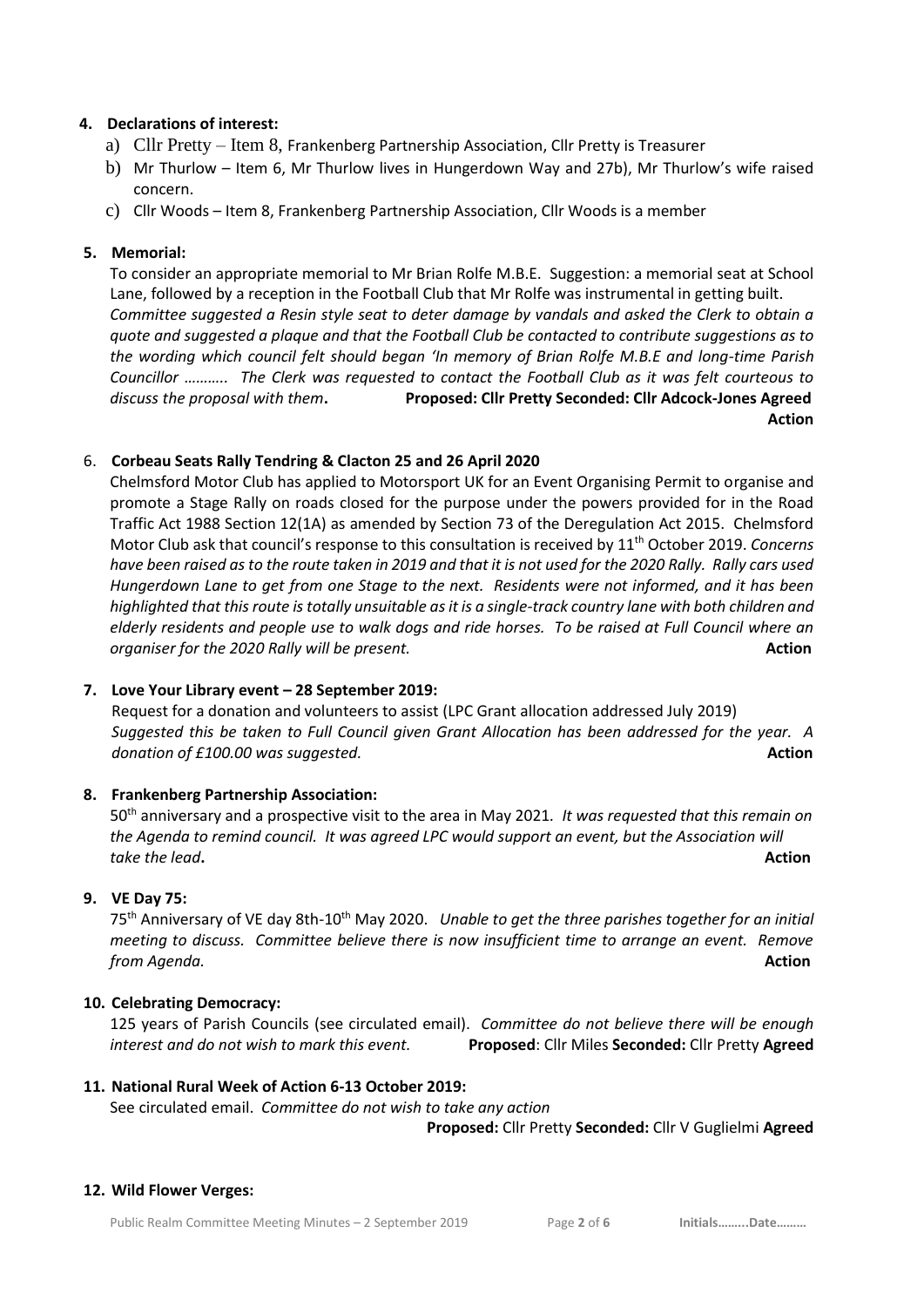Trevor Mills, Manager of Open Spaces at Tendring is open to the idea of creating Wild Flower Verges and has agreed to look at assistance with funding. Manningtree have asked for councils' views on writing a joint letter (from the three parishes) to Trevor Mills requesting a meeting / working group to take this forward. *Committee wish to explore this option and asked the Clerk to arrange a meeting* 

**Action**

# **13. Grass Cutting:**

See circulated email from Cllr Langstone who completed a survey of areas LPC request Landscape Services to cut on their behalf. Clerk has requested information from Trevor Mills TDC regarding their responsibilities in Lawford, but TDC cannot assist until the rollout of Wheelie bins has been completed. *Clerk circulated maps that Mr Mills had provided showing areas cut by TDC. Clerk also circulated a link to an ECC interactive web page. The web page shows ownership of many items, together with other information including land ownership/grass cutting. To be followed up.* **Action** 

## **14. ECC's Green Essex Strategy:**

See circulated information. *Lawford is not covered therefore no further action to be taken.*

# **15. Parish Meeting 2020:**

Wignall Room, Main Hall and Kitchen booked for 14 May 2020

## **16. Illegal Parking:**

Resident complaint – cars are parking in the layby and on the pavement in Station Road he believes to avoid car park charges at the Station. Resident advised to report the issue to NEPP. *Whilst this is not something the Parish Council has jurisdiction over, the Clerk was requested to write to NEPP and raise concerns. Residents should report any such issues to the NEPP.* **<b>Action Action** 

# **17. Contract to empty Council's bins;**

**History to date;** TDC cannot carry out a review at this time and have sent a list of the bins they believe they empty, which does not agree with LPC's list.

- *a)* Mr Thurlow has surveyed and confirmed the same bins are in place as those on the contract he agreed in July 2015 with Jon Hamlet *(List circulated)*
- b) Purchase of a new bin has been approved by council for Summers Park, the design of which requires it to be bolted to the ground. *The chosen site is a grassed area. Request that Clerk contact Mrs Langstone to determine the exact position the bin was intended for.* **Action**
- c) Council's Handyman has advised a dog bin is desperately needed at Summers park and has suggested halfway along the footpath as he is constantly picking up dog mess. *See above*
- **d)** Council's Handyman is DBS checked and therefore able to empty the bins in play areas which TDC will not empty, and he has offered to empty any additional bins council installs to save the £67.91 per bin, per year for a twice weekly service. *Committee were very happy to accept the Handyman's offer and to accommodate the additional time this may take.*

**Proposed:** Cllr V Guglielmi **Seconded:** Cllr Miles **Agreed Action – notify Handyman**

## **18. Riverview:**

- a) Purchase is ongoing Birkett Long advised on 7 August 2019 they asked the other party's solicitor to complete her mark-up of the travelling draft transfer, but have still not received this. Birkett Long are chasing*. Clerk requested to chase regularly and to contact TDC to establish what is causing the delay.* **Action**
- b) Complaint from resident about dogs being present and teenagers hanging around in under 7's play areas at 3pm, littering, dog mess, and the youths generally being abusive and causing a nuisance. **Clerk has advised council is limited in its actions to stop this and suggested resident report it to police whilst it is in progress.** Resident requested a 'No Dogs' sign. *Councillors believed there was a 'No Dogs' sign at the park and asked that this be checked.* **Action**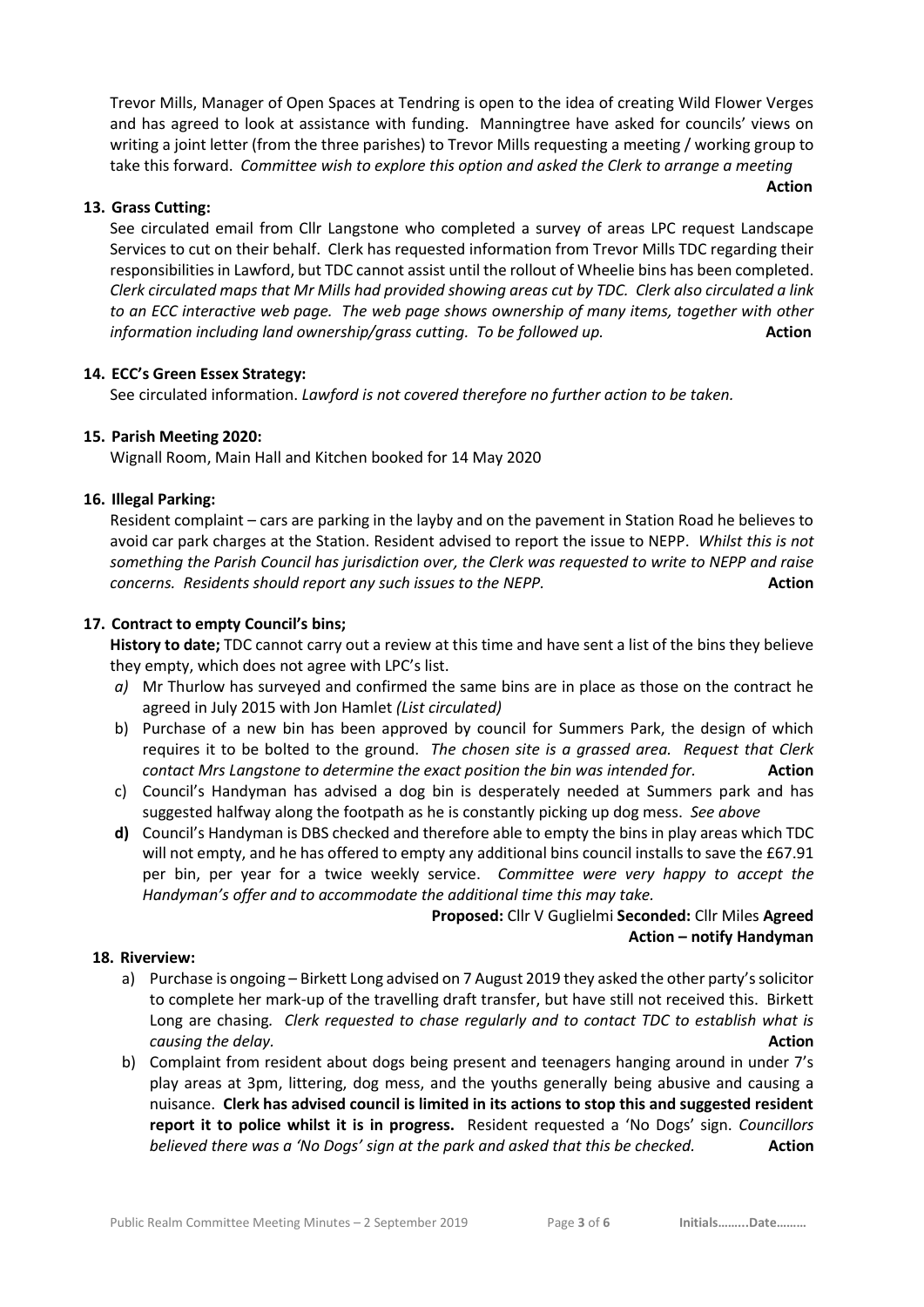*c)* Requirement for metal signs to advise of car park closure – laminated signs were removed/ripped off therefore car park could not be closed. *As council do not yet own the land this cannot be actioned until it does.*

## **19. School Lane:**

- a) Replacing/renovating Tennis Courts 3G pitch *Mr Thurlow had no further update*
- *b)* Replacing removed item of play equipment for under 7's*. Cllr V Guglielmi will check the amount of space available and canvass the play groups to see what equipment the children would enjoy.* **Action – Cllr V Guglielmi**
- *c)* Council has been made aware of damage and antisocial behaviour being carried out by youths at School Lane. The football dugout and trees have had various damage carried out to them and a resident has complained about high levels of littering. **Clerk has advised that whilst council will look at ways to address the issue it is limited in its actions to stop this, and suggested incidents be reported to police whilst in progress.** *Councillors noted the above but agreed there is no effective action it can take and reiterated that residents should report these activities to the Police while they are takin place.*

# **20. Strawberry Fields/Summers Park - New Play Area:**

*a)* Update regarding work start date to join up paths at Riverview/Summers Park and Grant funding. *Mr Thurlow advised he has applied for grants funding and work is expected to start December time. He has obtained keys so that plant can access the site.*

## **21. Waldegrave Way**

a) Concerns were raised about the safety of a 'concrete block' in the play area. TDC's Building Services department have investigated and advised this is a storm drain. (See circulated email) *Councillors Handyman advised if to be fenced it would have to be a heavy-duty metal fence or it will be vandalised and bring more attention to it. A suggestion to put notices to 'Keep Off' would have the same effect it was therefore agreed as it had been there for many years and no incidents had occurred no further action will be taken*

**Proposed:** Cllr V Guglielmi **Seconded:** Cllr Miles **Agreed**

# **22. Cox's Hill Lighting:**

Letter received from resident about the lack of lighting (circulated). *This is an Essex Highways issue not Parish Council and no further action will be taken.*

**Proposed:** Cllr Miles **Seconded:** Cllr Pretty **Agreed**

# **23. Cotman Avenue:**

Raised by Cllr Pretty – Trees encroaching 2ft onto pavement on corner of Cotman Avenue/Constable Close making it dangerous for pedestrians. Also obscures the street sign. *Clerk was requested to write to the householder giving 1 month to cut the growth back to the boundary wall/fence. Cllr V Guglielmi will provide the clerk with the householder's name and full address.* 

> **Proposed:** Cllr Miles **Seconded:** Cllr Pretty **Agreed Action – Cllr V Guglielmi and Clerk**

## **24. Structural Testing of Street Lights:**

A&J Lighting do not carry out this test and have given the name of Electrical Testing Ltd who advised a cost of £10.87 per lamp post (council has 112 posts – cost £1,217.44). A&J have advised the cost to replace Lamp Posts identified as failing the test would be:

- Column and light fitting Installed is £1,500.00
- UKPN to perform the power transfer approx. £800.00

*It was agreed council should undertake lamp post testing, but this should go to Full Council for approval* **Action**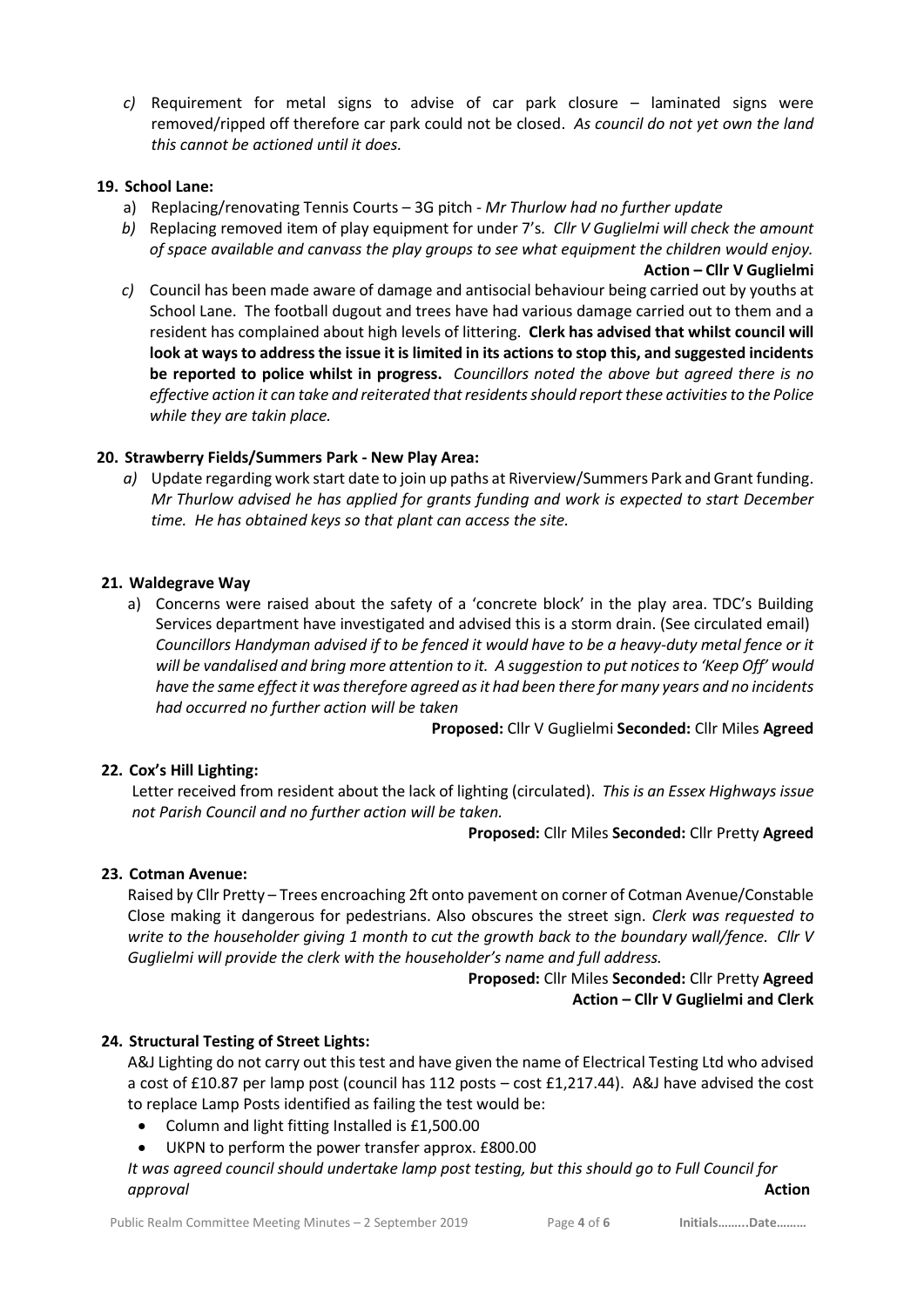## **25. Agreeing to events on council property:**

*No requests received*

## **26. Website and IT:**

Council's website provider will cease to operate 31 March 2020. Council has not yet furthered its investigation into a new provider. A fellow Clerk, who is also and IT consultant, asked other Parish Councils if they would be interested if he were to set up a seamless transfer to a new host site. *Committee agreed council should pursue the above* 

**Proposed:** Cllr Miles **Seconded:** Cllr Woods **Agreed**

*Update: Testing is being carried out to ensure all operates as expected with essexparish.net The intention is to provide Parish Councils with a hosted parishname.essexparish.net domain, or parish councils can purchase a .gov.uk domain, and they will host it on the same platform but the .gov.uk domain will be seen instead.* 

*I have been advised it will not be too long before they are happy to release access, and there will be plenty of time to save/retrieve the existing site data.*

a) Change of email provider from emclient to Microsoft Outlook – issues with various aspects of emclient. *It was agreed Clerk should change provider*

**Proposed:** Cllr Miles **Seconded:** Cllr V Guglielmi **Agreed**

## **27. Footway Repairs:**

- a) Handyman confirmed growth of the grass bank at the top of Cox's Hill masks part of the footpath and is not a grassy bank. *Clerk to ask Handyman to quote to cut back* **Action**
- b) Member Led Footway Repairs programme; email received from a resident requesting repairs to the pavement along Wignall Street, from Hungerdown Lane to Ogilvie Hall. The resident advised: It has always been difficult to push a pram along and walk because of the camber in some places, but now it has so many holes, lumps and stones all over it that it is becoming even trickier. She says she is constantly looking at her feet and where she is treading and cannot keep an eye on the traffic too. *Cllr Woods will take forward the above and repairs from Queensway to the Railway Bridge and requested Councillors to email her with other areas that have been identified.* **Action – Cllrs and Cllr Woods**

## **28. HGV, Lorry Ban and Weight limits - School Lane:**

LTEN182002 – challenge to the response from Highways. Suggested investigation/purchase of signs to advise 'No HGV's' or similar it was envisaged cost would be in the region o £400. *Note: email received from ECC ref ECC7160702 5/08/19* advises no further action will be taken and the scheme will be removed from their list. **No further action No further action** 

## **29. Layby A137:**

LTEN182009 (Layby at Foxash) response received but unsatisfactory. Passed to Cllr C Guglielmi to follow up ref potential cost to make into a 'proper' layby – *Clerk was requested to email Cllr C*  **Guglielmi for an update** *Action* 

## **30. Existing Highways Schemes:**

Following the resignation of Cllr Langstone, a volunteer is needed to take responsibility for obtaining information and updating council on progress. *It was suggested Cllr C Guglielmi be asked to volunteer* **Action**

## **31. Public Transport and associated issues:**

Following the resignation of Cllr Langstone, a volunteer is needed to take responsibility for obtaining information and updating council on progress. *It was suggested Cllr C Guglielmi be asked to volunteer* **Action**